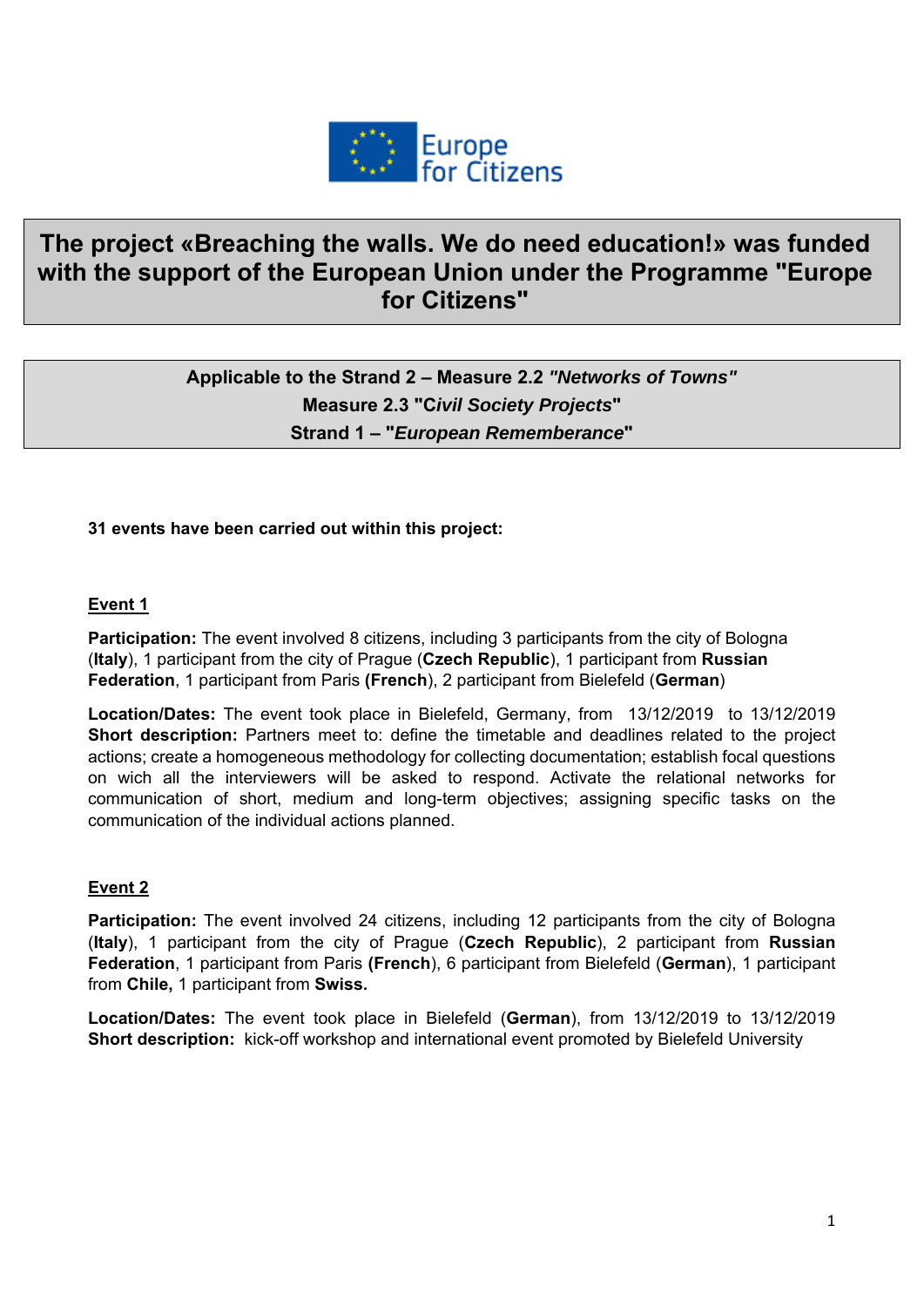**Participation:** The event involved 12 citizens, including 12 participants from **Czech Republic** (city: Susice (2), Prague (5), Holysov,, Kutna Hora, Milin, Cesky Broth, , Teplice)

**Location/Dates:** The event took place in Prague (**Czech Republic**), from 10/12/2019 to 23/02/2020 **Short description:** Video interviews with Czech witnesses by the Institute of Contemporary History Prague

## **Event 4**

**Participation:** The event involved 13 citizens, including 13 participants from **Italy** (city: Bologna (11), Rome (2))

**Location/Dates:** The event took place in Bologna and Rome (**Italy**) from 11/2/2020 to 12/10/2021 **Short description:** Collection of video interviews with Italian witnesses edited by the Gramsci Foundation Emilia-Romagna

## **Event 5**

**Participation:** The event involved 6 citizens, including 5 participants from **German** (city: Lipsia), 1 participant from Bologna (**Italy**)

**Location/Dates:** The event took place in Lipsia (**German**), from 25/2/2020 to 15/07/2021 **Short** description: Collection of video interviews with German witnesses by the Gramsci Foundation Emilia-Romagna

## **Event 6**

**Participation:** The event involved 7 citizens, including 2 participants from the city of Bologna (**Italy**), 1participant from the city of Warsaw (**Poland**), 1 participant from the city of Prague (**Czech Republic**), 1 participant from the city of Paris (**France**), 1 participant from the city of Tirana (**Albania**), 1 participant from the city of Bielefeld (**German**)

**Location/Dates:** The event took place online, from 6/4/2020 to 06/04/2020 **Short description:** Coordination meeting between partners to redefine timeframe and project organisation due to pandemic situation

## **Event 7**

**Participation:** The event involved 7 citizens, including including 2 participants from the city of Bologna (**Italy**), 1participant from the city of Warsaw (**Poland**), 1 participant from the city of Prague (**Czech Republic**), 1 participant from the city of Paris (**France**), 1 participant from the city of Tirana (**Albania**), 1 participant from the city of Bielefeld (**German**)

**Location/Dates:** The event took place online, from 11/5/2020 to 11/05/2020 **Short description:** Coordination meeting between partners for website design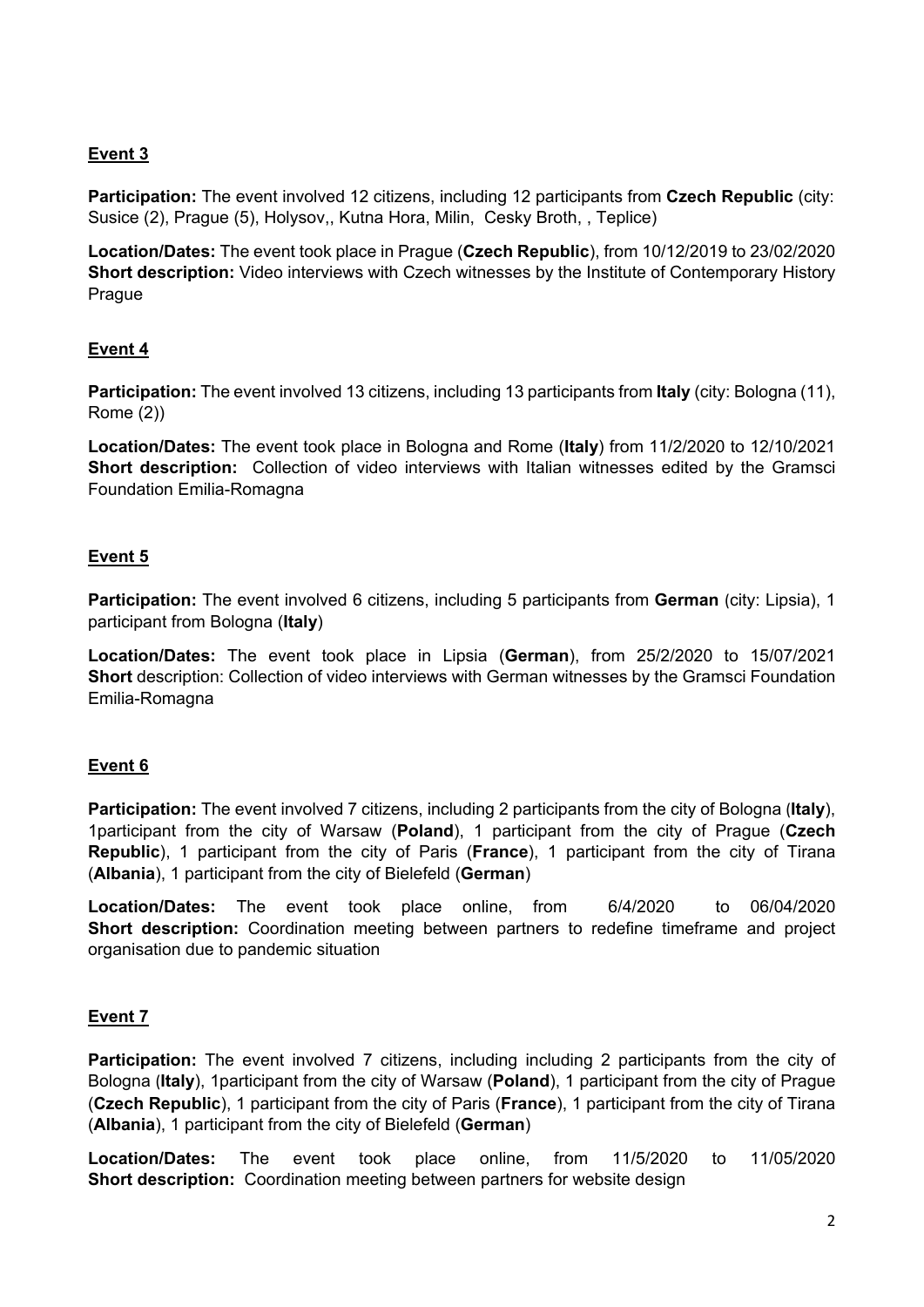**Participation:** The event involved 12 citizens, including 6 participants from the city of Bologna, (**Italy**), 1 participants from the city of Warsaw (Poland), 1 participant from the city of Prague (**Czech Republic**), 1 participant from the city of Paris (**France**), 1 participant from the city of Tirana (**Albania**), 1 participant from the city of Bielefeld (**German**)

**Location/Dates:** The event took place online, from 07/04/2020 to 12/06/2020 **Short description:** Website conception and design and online site publication

#### **Event 9**

**Participation:** The event involved 4 citizens, including 13 participants from the city of Bologna (**Italy**), 2 participants from the city of Warsaw (**Poland**), 2 participant from the city of Prague (**Czech Republic**), 2 participant from the city of Paris (**France**), 2 participant from the city of Tirana (**Albania**), 1 participant from the city of Bielefeld (**German**)

**Location/Dates:** The event took place online, from 13/06/2020 to 15/01/2021 **Short description:** Website content creation and implementation, selection of video interview clips, subtitling and online publication

#### **Event 10**

**Participation:** The event involved 7 citizens, including 7 participants from the city of Warsaw (**Italy**).

**Location/Dates:** The event took place in Warsaw (**Poland**), from 5/9/2020 to 25/09/2020 **Short description:** Collection of video interviews with Polish witnesses by the History meeting House in Warsaw

#### **Event 11**

**Participation:** The event involved 11 citizens, including 7 participants from the city of Bologna (Italy), 1 partecipant from the city of Augusta (Italy), 1 partecipant from the city of Padova (Italy) 1 partecipant from the city of Salzburg (Austria), 1 partecipant from the city of Campobasso (Italy),

**Location/Dates:** The event took place in Bologna (Italy), from 5/09/2020 to 5/09/2020 **Short description:** Intergenerational focus group on the Berlin Wall and the European integration process

#### **Event 12**

**Participation:** The event involved 13 citizens, including 13 participants from the city of Bologna (Italy)

**Location/Dates:** The event took place in Bologna, from 12/09/2020 to 12/09/2020 **Short description:** Intergenerational focus group on the Berlin Wall and the European integration process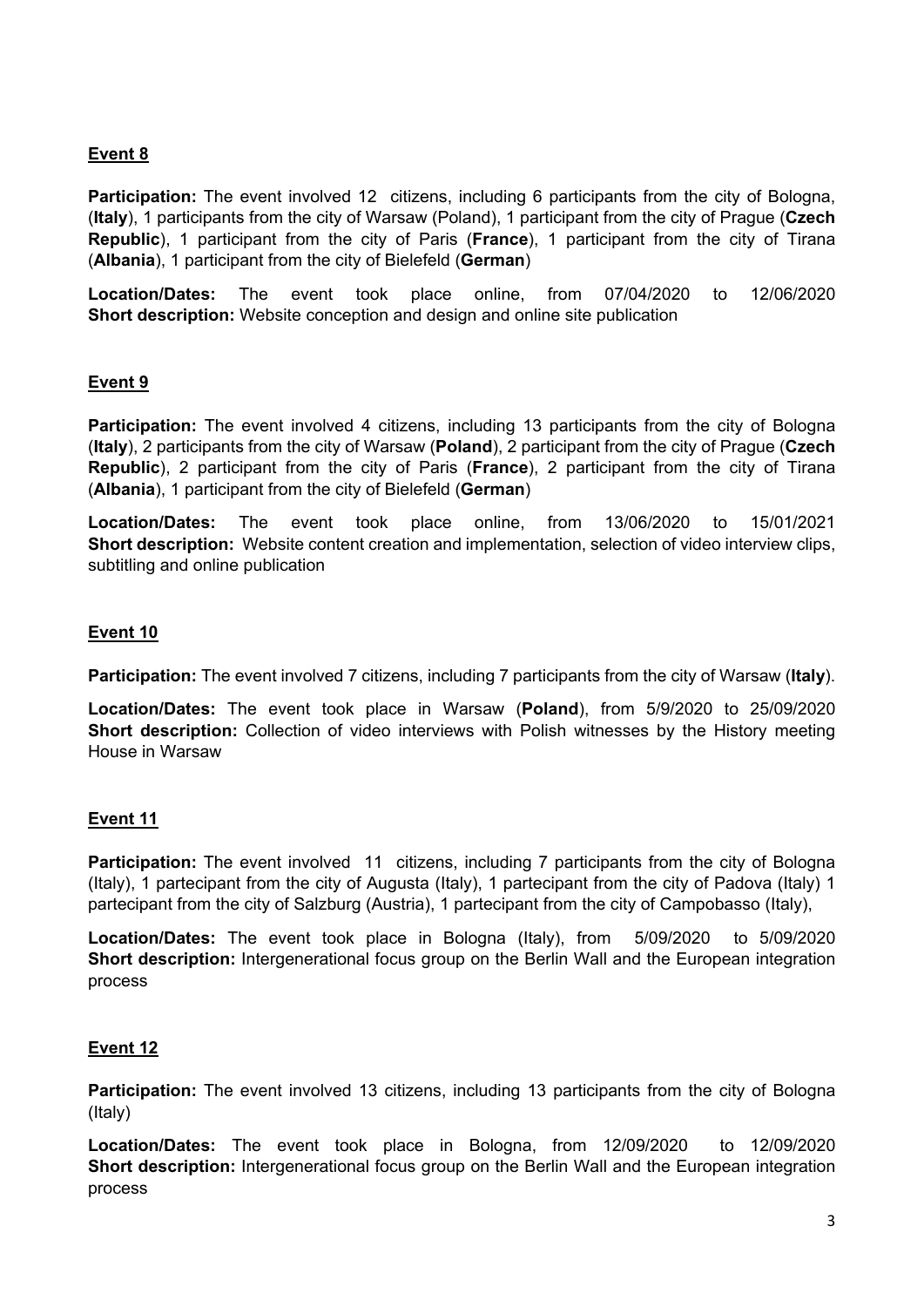**Participation:** The event involved 31 citizens, including 17 participants from the city of Prague (**Czech Republic**), 9 participants from the city of Bologna (**Italy**), 2 participants from the city of Paris (**France**), 2 participant form the city of Tirana (**Albania**), 1 participants from the city of Warsaw (**Poland**)

**Location/Dates:** The event took place online from 25/09/2020 to 25/09/2020 **Short description:** International event promoted by Insitute of contemporary History Prague

## **Event 14**

**Participation:** The event involved 8 citizens, including 8 participants from the city of Tirana (**Albania**)

**Location/Dates:** The event took place online, from 5/10/2020 to 18/12/2020 **Short description:** Collection of video interviews with Albanian witnesses by the Municipality of Tirana

#### **Event 15**

**Participation:** The event involved 7 citizens, including including 2 participants from the city of Bologna (**Italy**), 1participant from the city of Warsaw (**Poland**), 1 participant from the city of Prague (**Czech Republic**), 1 participant from the city of Paris (**France**), 1 participant from the city of Tirana (**Albania**), 1 participant from the city of Bielefeld (**German**)

**Location/Dates:** The event took place online, from 15/10/2020 to 15/10/2020 **Short description:** Coordination meeting between partners to extend project time and new timetable

## **Event 16**

**Participation:** The event involved 3 citizens, including 2 participants from the city of Bologna (Italy), 1 participant from the city of Milano (Italy)

**Location/Dates:** The event took place online, from 9/11/2020 to 9/11/2020 **Short description:** Dialogue with Gianpiero Piretto based on his book Vagabondare a Berlino (Raffaello Cortina editore, 2020). The dialogue was recorded and made available on the project website and on the communication channels of the Gramsci Foundation.

## **Event 17**

Participation: The event involved 30 citizens, including 27 participants from the city of Venezia (Italy), 2 participants from the city of Bologna (Italy), 1 participants from the city of Bielefeld (German)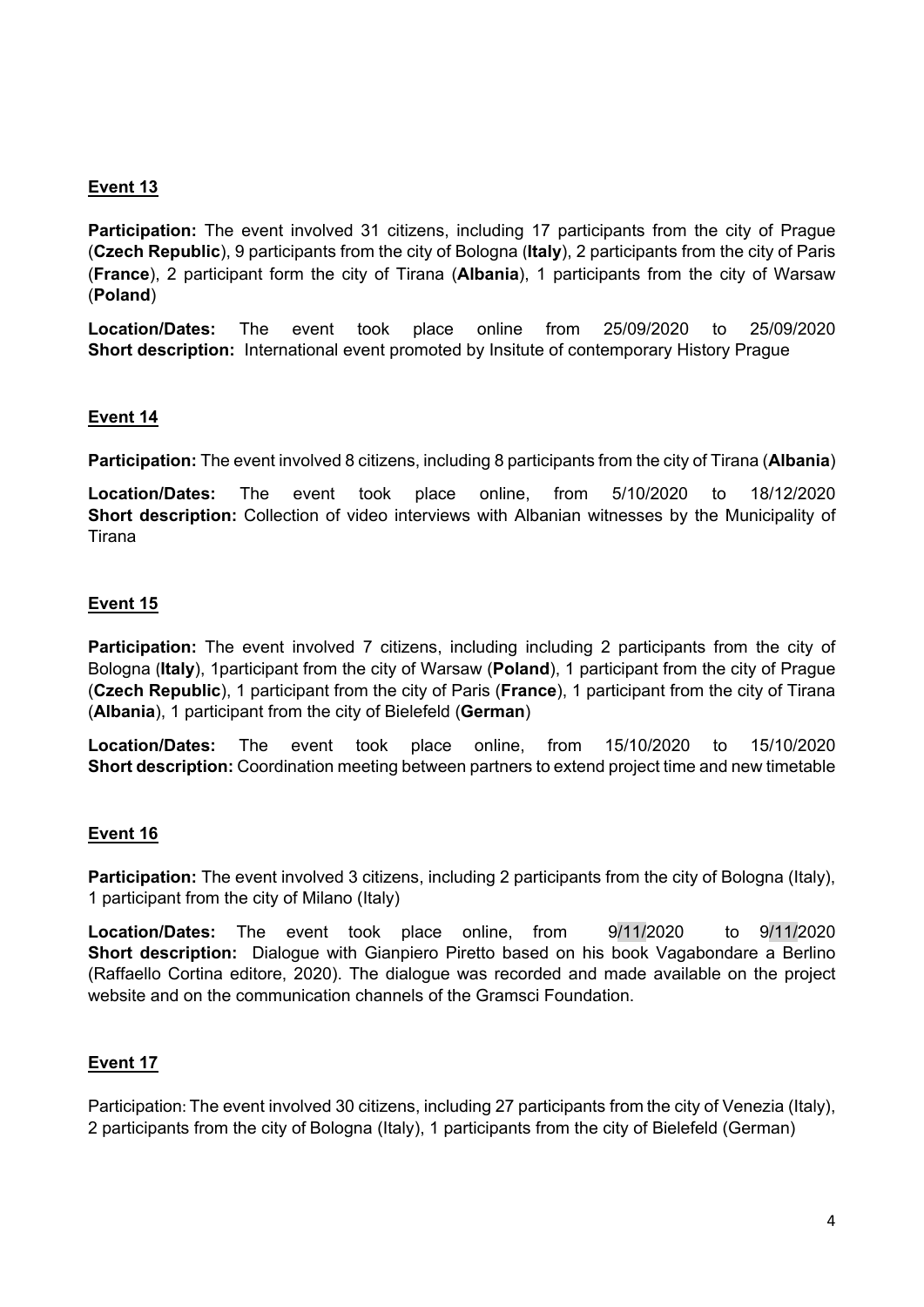**Location/Dates:** The event took place online, from 7/12/2020 to 7/12/2020 **Short description:** Seminar for university students in collaboration with Cà Foscari University - Venice

## **Event 18**

**Participation:** The event involved 95 citizens, including 84 participants from the city of Tirana (**Albania**), 10 participants from the city of Bologna (**Italy**), 3 participants from the city of Bielefeld (German), 1 participant from the city of Paris (**France**), 1 participant from the city of Prague (**Czech Republic)** etc.

**Location/Dates:** The event took place in Tirana (**Albania**) and online, from 16/12/2020 to 16/12/2020

**Short description:** International event promoted by the Municipality of Tirana

#### **Event 19**

**Participation:** The event involved 127 citizens, including 127 participants from the city of Bologna (**Italy**)

**Location/Dates:** The event took place online, from 17/12/2020 to 17/12/2020 **Short description:** Seminar on the relationship between oral, written and digital media

## **Event 20**

**Participation:** The event involved 11 citizens, including 11 participants from the city of Bologna (**Italy**)

**Location/Dates:** The event took place in Bologna **(Italy**), from 19/12/2019 to 19/12/2019 **Short description:** In-depth historical seminar with Paolo Capuzzo dedicated to the territorial working group

## **Event 21**

**Participation:** The event involved 9 citizens, including 9 participants from the city of Bologna (**Italy**)

**Location/Dates:** The event took place in Bologna (**Italy**), from 17/09/2020 to 17/09/2020 **Short description:** In-depth philosophical seminar with Matteo Cavalleri dedicated to the working group

## **Event 22**

Participation: The event involved 13 citizens, including 11 participants from the city of Bologna (**Italy**), 1 participants from the city of Bielefeld (**German**), 1 participant from the city of Paris (**France**)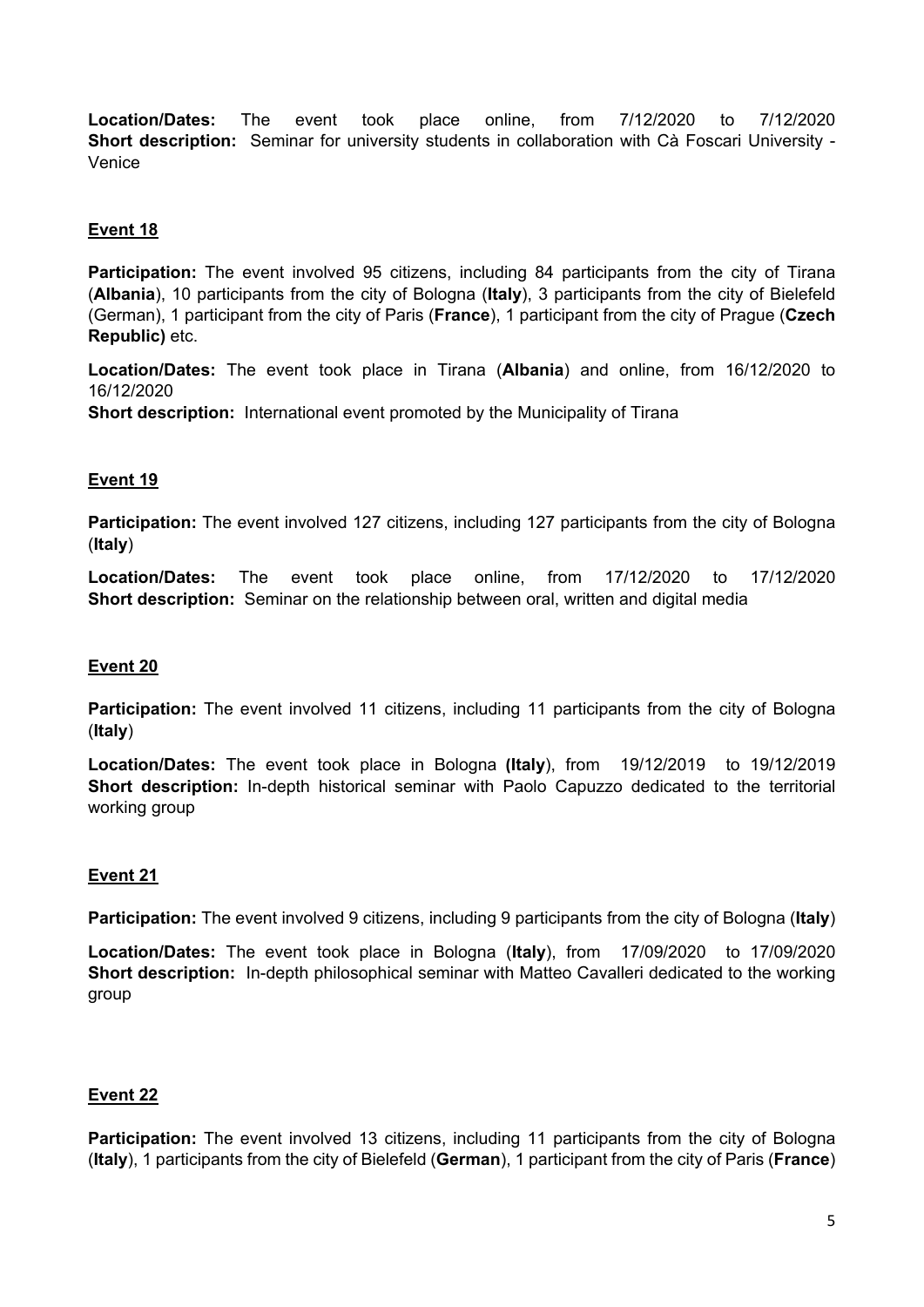**Location/Dates:** The event took place in Bologna e online from 24/09/2020 to 24/09/2020 **Short description:** In-depth artistic seminar with Pietro Gaglianò dedicated to the working group

## **Event 23**

**Participation:** The event involved 25 citizens, including 25 participants from the city of Bologna (**Italy**)

**Location/Dates:** The event took place in Bologna e online from 25/1/2021 to 25/1/2021 **Short description:** Workshop in schools - historical seminar at the Aldini Valeriani schools in Bologna

#### **Event 24**

**Participation:** The event involved 27 citizens, including 27 participants from the city of Bologna (**Italy**),

**Location/Dates:** The event took place in Bologna (**Italy**), from 25/1/2021 to 31/3/2021 **Short description:** Workshop in schools - art workshop

#### **Event 25**

**Participation:** The event involved 7 citizens, including 2 participants from the city of Bologna (**Italy**), 1participant from the city of Warsaw (**Poland**), 1 participant from the city of Prague (**Czech Republic**), 1 participant from the city of Paris (**France**), 1 participant from the city of Tirana (**Albania**), 1 participant from the city of Bielefeld (**German**)

**Location/Dates:** The event took place online, from 8/2/2021 to 8/2/2021 **Short description:** Coordination meeting between partners to plan publication and confirm new project timetable following extension

#### **Event 26**

**Participation:** The event involved 27 citizens, including *2*0 participants from the city of Bologna (Italy), 1 participant from the city of Warsaw (**Poland**), 1 participant from the city of Prague (**Czech Republic**), 1 participant from the city of Paris (**France**), 2 participant from the city of Tirana (**Albania**), 2 participant from the city of Bielefeld (**German**)

**Location/Dates:** The event took place in Bologna, from 8/02/2021 to 31/12/2021 **Short description:** Writing, editing, publication of the volume *1989 Muro di Berlino, Europa. Il progetto europeo Breachig the walls. We do need Education!*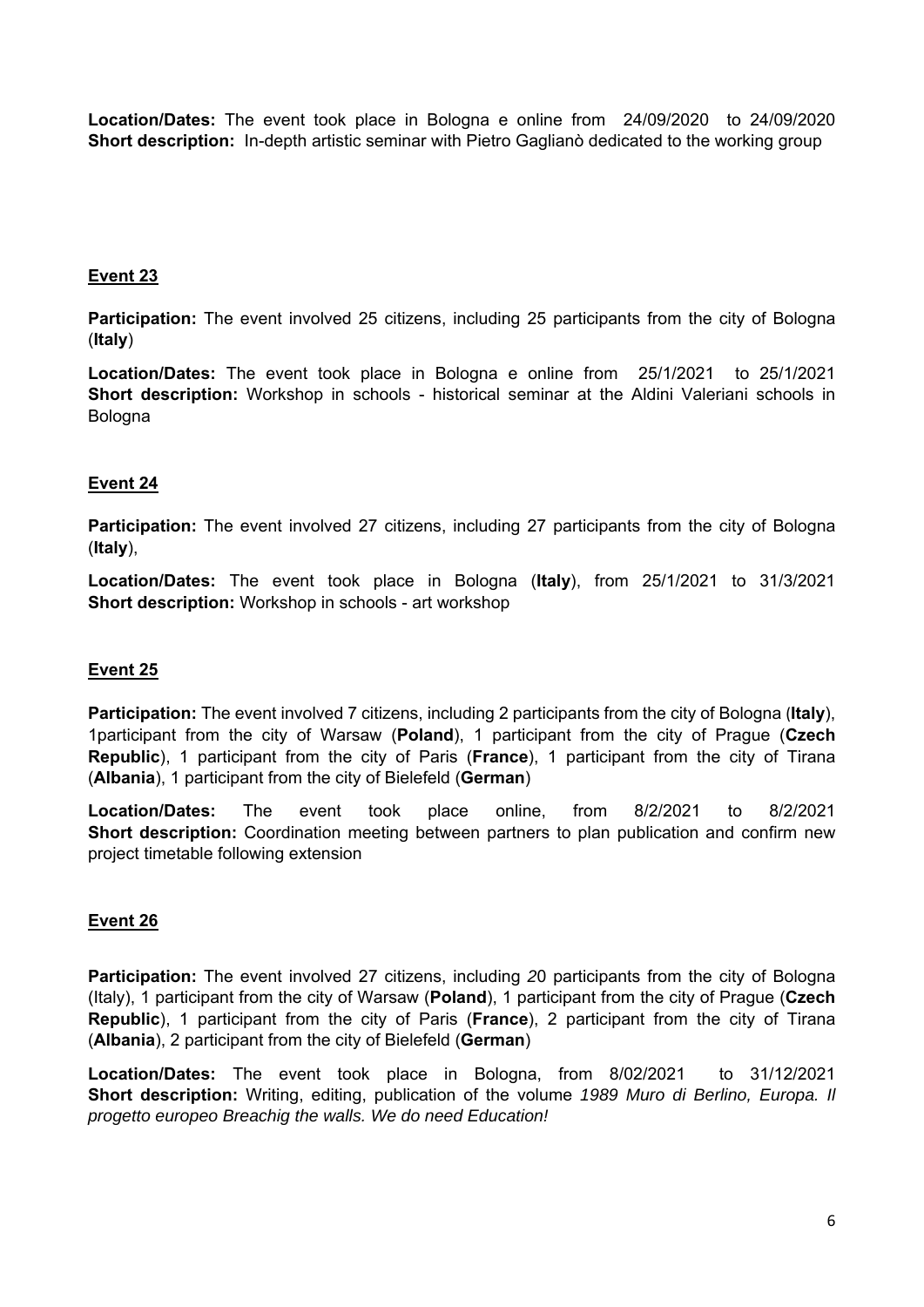**Participation:** The event involved 55 citizens, including 12 participants from the city of Bologna (**Italy**), 1 participants from the city of Paris (**France**), 1 participant from the city of Prague (**Czech Republic**), 1 participant from the city of Bielefeld (**German**), 1 participant from the city of Tirana (**Albania**) etc.

**Location/Dates:** The event took place Online, from 16/4/2021 to 16/04/2021 **Short description:** International event promoted by History Meeting House in Warsaw

#### **Event 28**

**Participation:** The event involved 27 citizens, including 27 participants from the city of Paris (**France**)

**Location/Dates:** The event took place in Paris (**France**) from 3/5/2021 to 25/05/2021 **Short description:** workshop with the classes promoted by Past not Past

#### **Event 29**

**Participation:** The event involved 33 citizens, including 27 participants from the city of Paris (**France**), 3 participants from the city of Bologna (**Italy**), 1 participant from the city of Bielefeld (**German**), 1 participant from the city of Prague (**Czech Republic**)

**Location/Dates:** The event took place online from 25/5/2021 to 25/05/2021 **Short description:** Public presentation of the virtual exhibition created with the students during the historical workshops with the classes

#### **Event 30**

**Participation:** The event involved 64 citizens, including 2 participants from the city of Warsaw (**Poland**),

4 participants from the city of Paris (**France**), 2 participants form the city of Bielefeld (German), 1 participants from the city of Munich (**German**), 2 participant from the city of Prague (**Czech Republic**), 53 participants from the city of Bologna (**Italy**)

**Location/Dates:** The event took place online, from 10/06/2021 to 11/06/2021 **Short description:** International event promoted by the Gramsci Foundation Emilia-Romagna